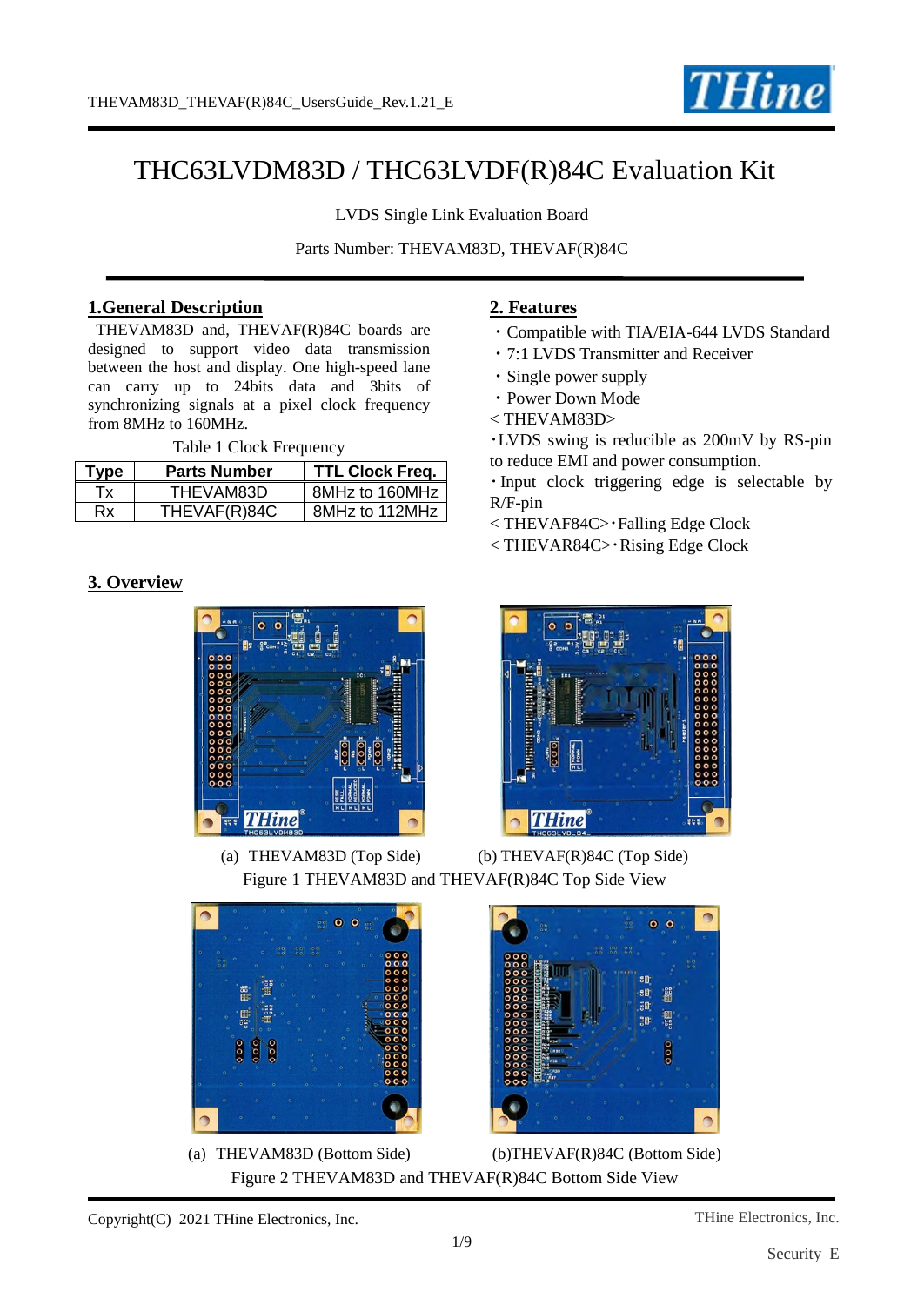

## **4. Power Supply Set Up**

This chapter shows power supply condition. **Caution: Please check if there is no power-GND short on below red trace before supplying any power.** 

#### **3.3V Power Supply to Each Board**

Each evaluation board require 3.3V power supply. Please use "CON1" connector typically.



Figure 3 Power Supply for Evaluation Board

### **Power Supply from / to Connector**

3.3V power supply can be connected to Header1 and CON2 by using W1 and W2solder jumper.

#### **THEVAM83D**

W1: Connect the 3.3V power supply with pin#29 and 30 of CON2.

W2: Connect the 3.3V power supply with pin#1, 2 and 3 of Header1.



Figure 4 THEVAM83D Power Supply from / to Each Connector

2/9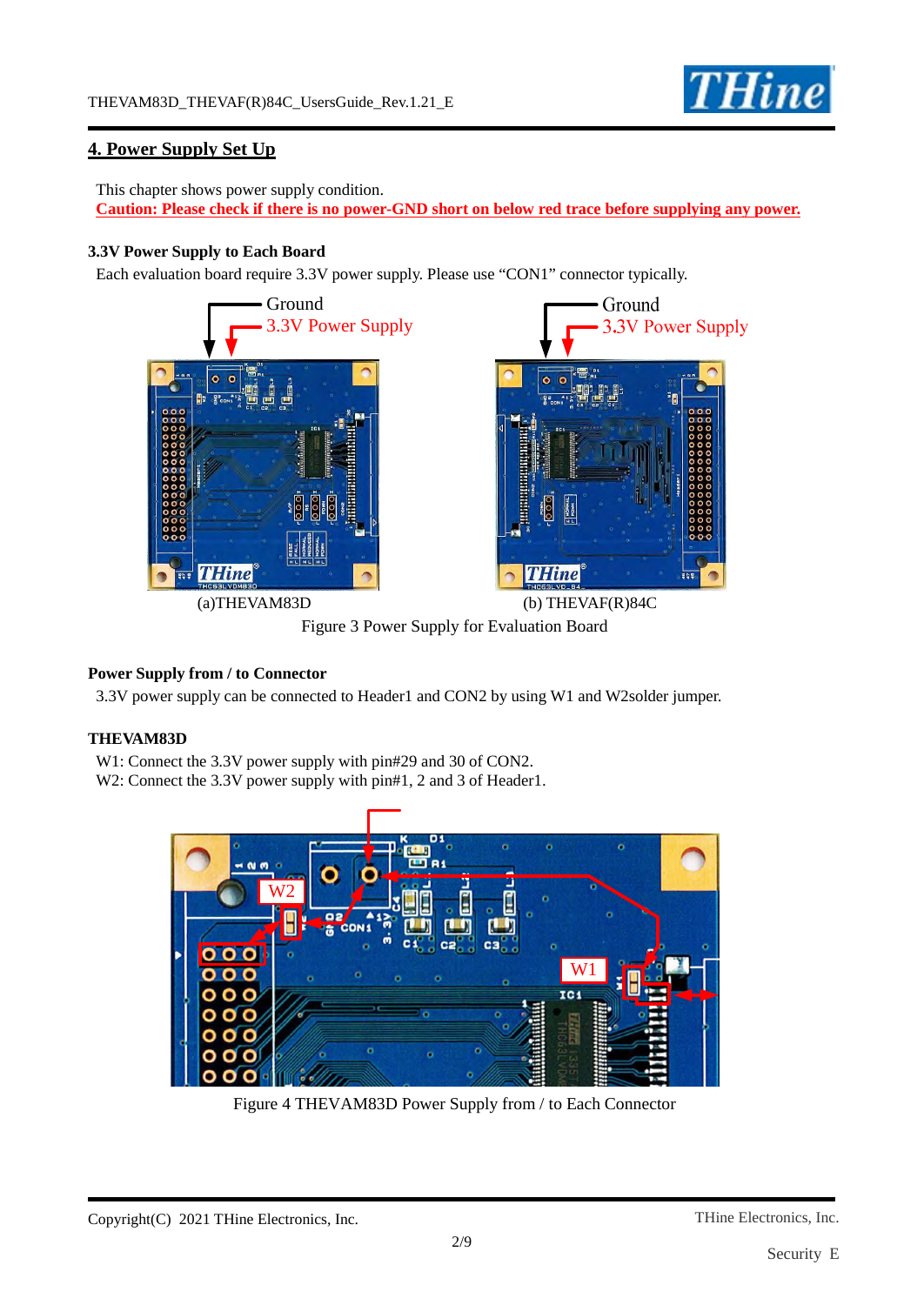

#### **THEVAF(R)84C**

W1: Connect the 3.3V power supply with pin#1, 2 and 3 of Header1. W2: Connect the 3.3V power supply with pin#1 and 2 of CON2.



Figure 5 THEVAF(R)84C Power Supply from / to Each Connect

## **5. Function Setting**

Setting pin of each boards are shown in yellow area of figure 6. HEADER is connected to IC's setting pin. Each setting pin's high or low setting can set by connecting HEADER and high level or low level.

![](_page_2_Picture_8.jpeg)

![](_page_2_Picture_10.jpeg)

(a)THEVAM83D (b) THEVAF(R)84C

Figure 6 Position of Function Setting Pin

![](_page_2_Picture_13.jpeg)

Figure 7 High / Low Setting Description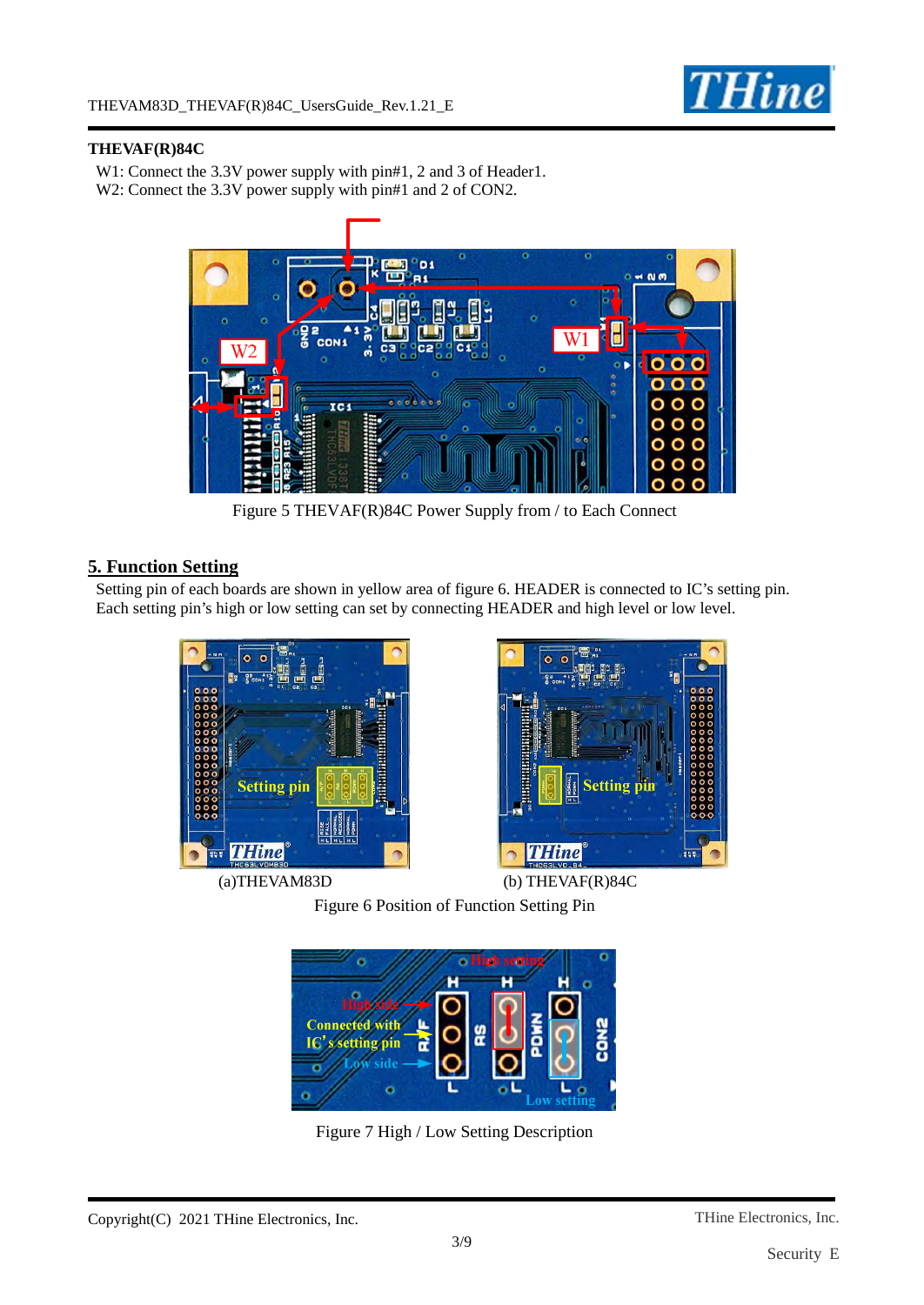## **5. Function**

This chapter shows function setting of THEVAM83D and THEVAF(R)84C.

| <b>Silk</b> | Symbol      | <b>Function</b>                                                                                       |                      |                              |  |
|-------------|-------------|-------------------------------------------------------------------------------------------------------|----------------------|------------------------------|--|
| <b>RF</b>   | <b>RF</b>   | Input clock triggering edge select input for latching input<br>data<br>H: Rising edge L: Falling edge |                      |                              |  |
| <b>RS</b>   | <b>RS</b>   | LVDS Swing Mode.                                                                                      |                      |                              |  |
|             |             | <b>RS</b>                                                                                             | <b>LVDS</b><br>Swing | Small Swing<br>Input Support |  |
|             |             | <b>VCC</b>                                                                                            | 350mV                | N/A                          |  |
|             |             | 0.6 to 1.4V                                                                                           | 350mV                | $RS=V_{REF}$                 |  |
|             |             | <b>GND</b>                                                                                            | 200mV                | N/A                          |  |
|             |             | VREF: is Input Reference Voltage                                                                      |                      |                              |  |
| <b>PWDN</b> | <b>PWDN</b> | Power down input.<br>H: Normal operation L: Power down                                                |                      |                              |  |

### Table 2 THEVAM83D Function Setting Description

#### Table 3 THEVAF(R)84C Function Setting Description

| <b>Silk</b> | <b>Symbol</b> | <b>Function</b>                                        |  |  |
|-------------|---------------|--------------------------------------------------------|--|--|
| <b>PWDN</b> | <b>PWDN</b>   | Power down input.<br>H: Normal Operation L: Power Down |  |  |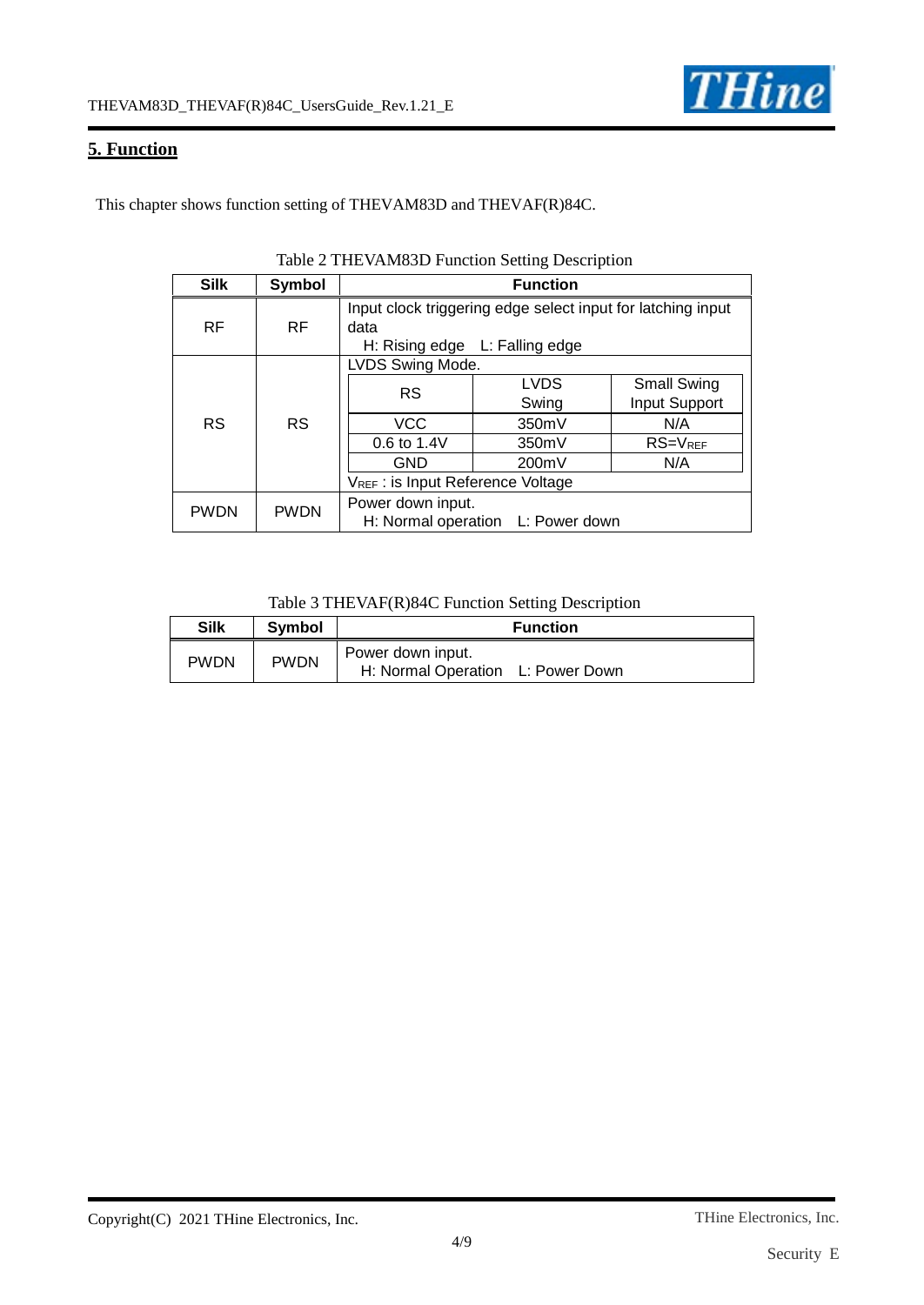![](_page_4_Picture_0.jpeg)

## **6. Schematic**

![](_page_4_Figure_3.jpeg)

Figure 8 THEVAM83D Schematic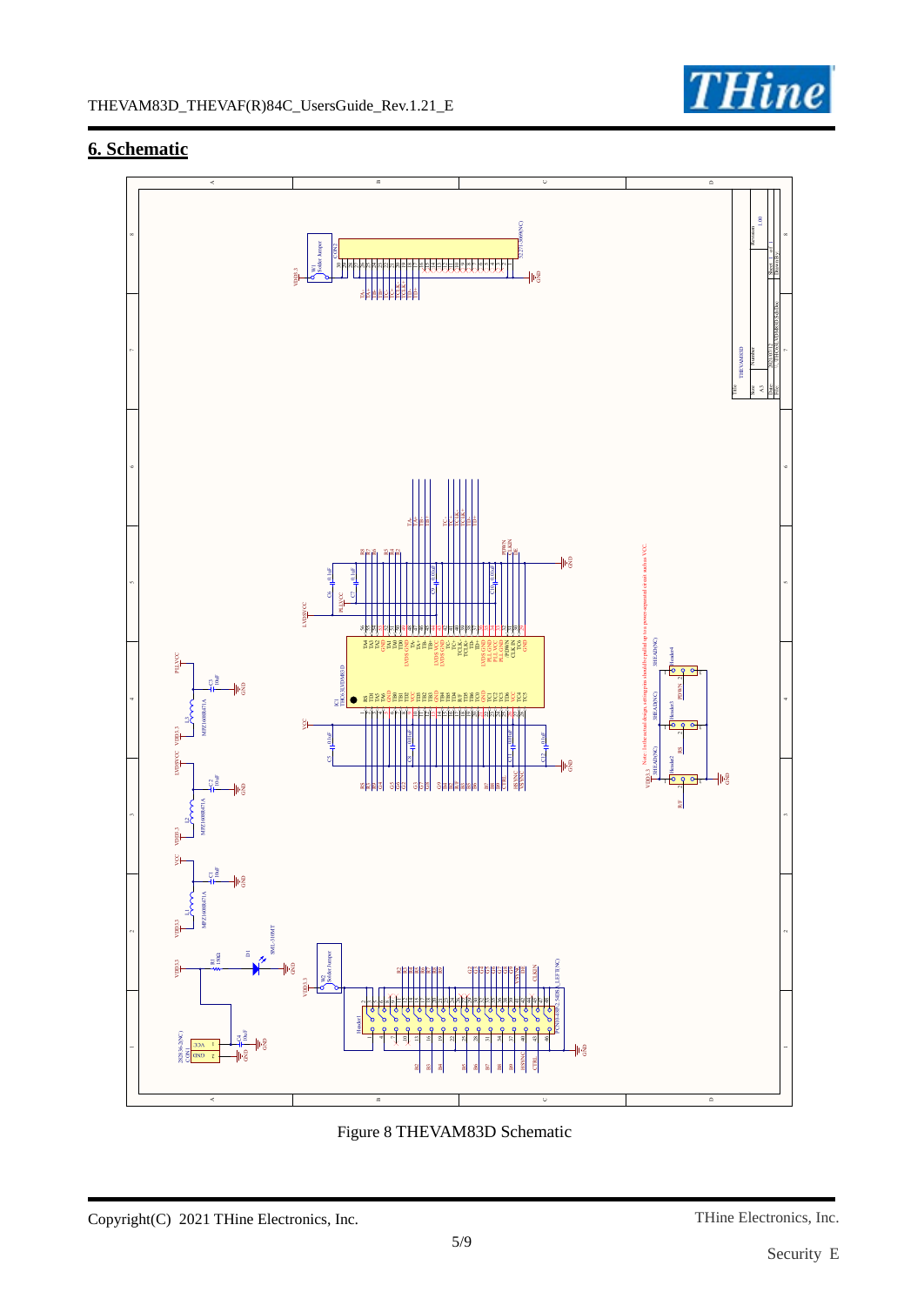![](_page_5_Picture_0.jpeg)

![](_page_5_Figure_2.jpeg)

Figure 9 THEVAF(R)84C Schematic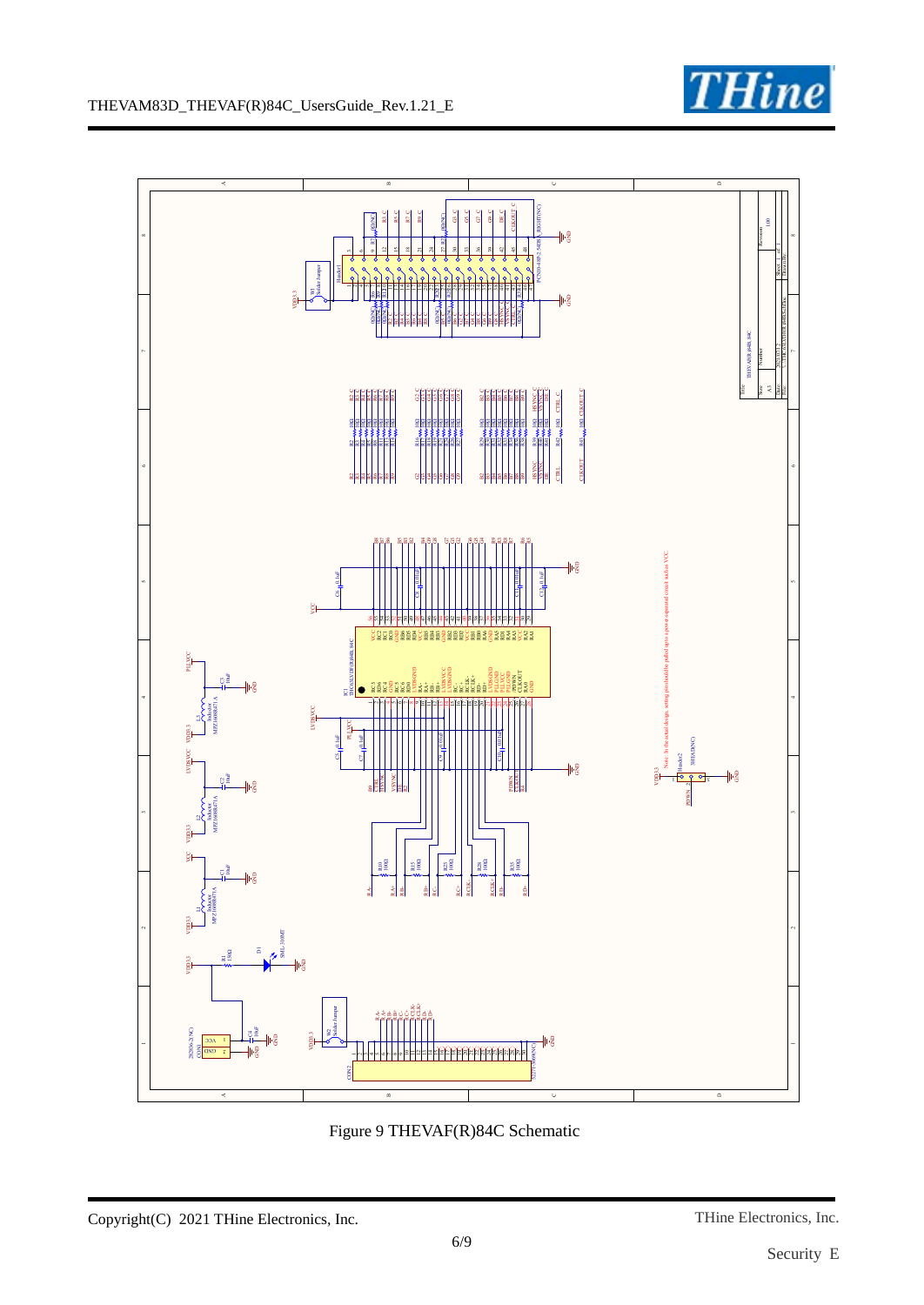![](_page_6_Picture_0.jpeg)

## **7. Bills of Materials**

#### Table 4 THEVAM83D BOM

| <b>TYPE</b>      | Value / Part No.           | Package      | <b>SPEC</b>  | Reference No.                                                     | Qty. |
|------------------|----------------------------|--------------|--------------|-------------------------------------------------------------------|------|
| Capacitor        | 10uF                       | 2012         | 16V          | C <sub>1</sub> , C <sub>2</sub> , C <sub>3</sub> , C <sub>4</sub> | 4    |
| Capacitor        | $0.1$ u $F$                | 1005         | 16V          | C5, C6, C7, C12                                                   | 4    |
| Capacitor        | $0.01$ u $F$               | 1005         | 16V          | C8, C9, C10, C11                                                  | 4    |
| Connector        | 282836-2(NC)               | 5mm pitch    | 2pin         | CON <sub>1</sub>                                                  |      |
| Connector        | 52271-3069(NC)             | 1mm_pitch    | 30pin        | CON <sub>2</sub>                                                  |      |
| Connector        | PCN10-48P-2.54DSA LEFT(NC) | 2.54mm_pitch | 48pin        | Header1                                                           |      |
| Header           | 3HEAD(NC)                  | 2.54mm pitch | $- - -$      | Header2, Header3, Header4                                         | 3    |
| IC.              | THC63LVDM83D               | TSSOP56      | $- - -$      | IC <sub>1</sub>                                                   |      |
| Inductor         | MPZ1608R471A               | 1608         | 1.2A         | L1, L2, L3                                                        | 3    |
| LED <sub>0</sub> | SML-310MT                  | 1608         | <b>GREEN</b> | D <sub>1</sub>                                                    |      |
| Resistor         | $150\Omega$                | 1005         | 0.1W         | R <sub>1</sub>                                                    |      |

#### Table 5 THEVAF(R)84C BOM

| <b>TYPE</b>      | Value / Part No.                | Package      | <b>SPEC</b>     | Reference No.                                                                                                                                       | Qty. |
|------------------|---------------------------------|--------------|-----------------|-----------------------------------------------------------------------------------------------------------------------------------------------------|------|
| Capacitor        | 10uF                            | 2012         | 16 <sub>V</sub> | C1, C2, C3, C4                                                                                                                                      | 4    |
| Capacitor        | $0.1$ u $F$                     | 1005         | 16V             | C5, C6, C7, C12                                                                                                                                     | 4    |
| Capacitor        | 0.01uF                          | 1005         | 16 <sub>V</sub> | C8, C9, C10, C11                                                                                                                                    | 4    |
| Connector        | PCN10-48P-2.54DSA_RIGHT(N<br>C) | 2.54mm_pitch | 48pin           | Header1                                                                                                                                             |      |
| Connector        | 52271-3069(NC)                  | 1mm_pitch    | 30pin           | CON <sub>2</sub>                                                                                                                                    |      |
| Connector        | 282836-2(NC)                    | 5mm pitch    | 2pin            | CON <sub>1</sub>                                                                                                                                    |      |
| Header           | 3HEAD(NC)                       | 2.54mm pitch | $- - -$         | Header <sub>2</sub>                                                                                                                                 |      |
| IC.              | THC63LVDF(R)84C                 | TSSOP56      | ---             | IC1                                                                                                                                                 |      |
| Inductor         | MPZ1608R471A                    | 1608         | 1.2A            | L1, L2, L3                                                                                                                                          | 3    |
| LED <sub>0</sub> | SML-310MT                       | 1608         | <b>GREEN</b>    | D <sub>1</sub>                                                                                                                                      |      |
| Resistor         | $150\Omega$                     | 1005         | 0.1W            | R <sub>1</sub>                                                                                                                                      |      |
| Resistor         | $100\Omega$                     | 1005         | 0.1W            | R10, R15, R23, R28, R35                                                                                                                             | 5    |
| Resistor         | 10 $\Omega$                     | 1005         | 0.1W            | R2, R3, R4, R5, R8, R11, R13, R14,<br>R16, R17, R18, R19, R21, R24, R26,<br>R27, R29, R30, R31, R32, R33, R34,<br>R36, R38, R39, R40, R41, R42, R43 | 29   |
| Resistor         | $0\Omega(NC)$                   | 1005         | 1A              | R6, R7, R9, R12, R20, R22, R25, R37                                                                                                                 | 8    |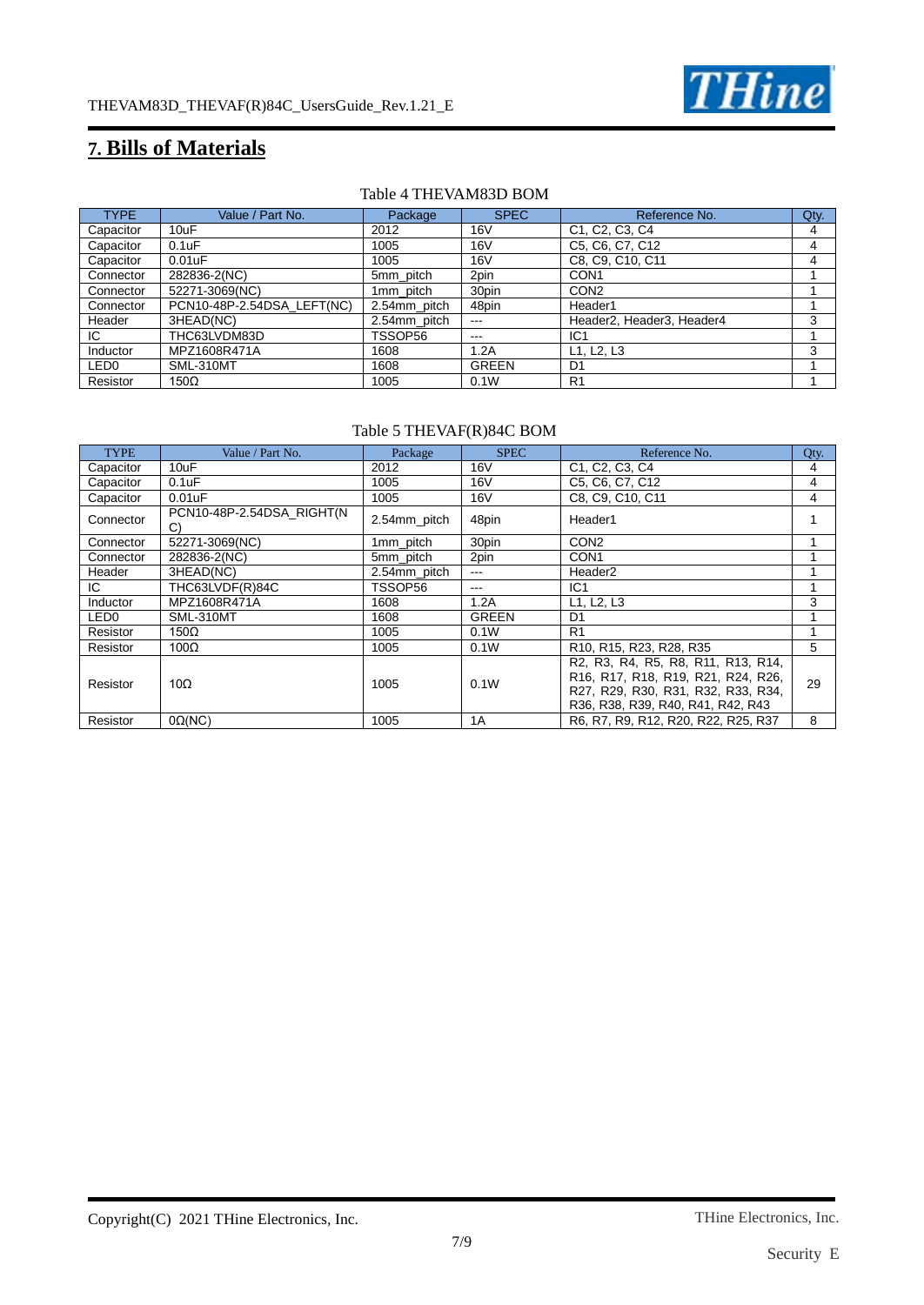![](_page_7_Picture_1.jpeg)

## **8. Set items**

Table 6 Set Items

| <b>TYPE</b>                       | Part No.   |
|-----------------------------------|------------|
| <b>DC Connector</b>               | 282836-2   |
| FFC Connector for LVDS Link       | 52271-3069 |
| FFC 30pin 1mm pitch for LVDS Link | 98267-0475 |
| Pin Header                        |            |

It's possible to mount these parts on this board and use.

Copyright(C) 2021 THine Electronics, Inc.